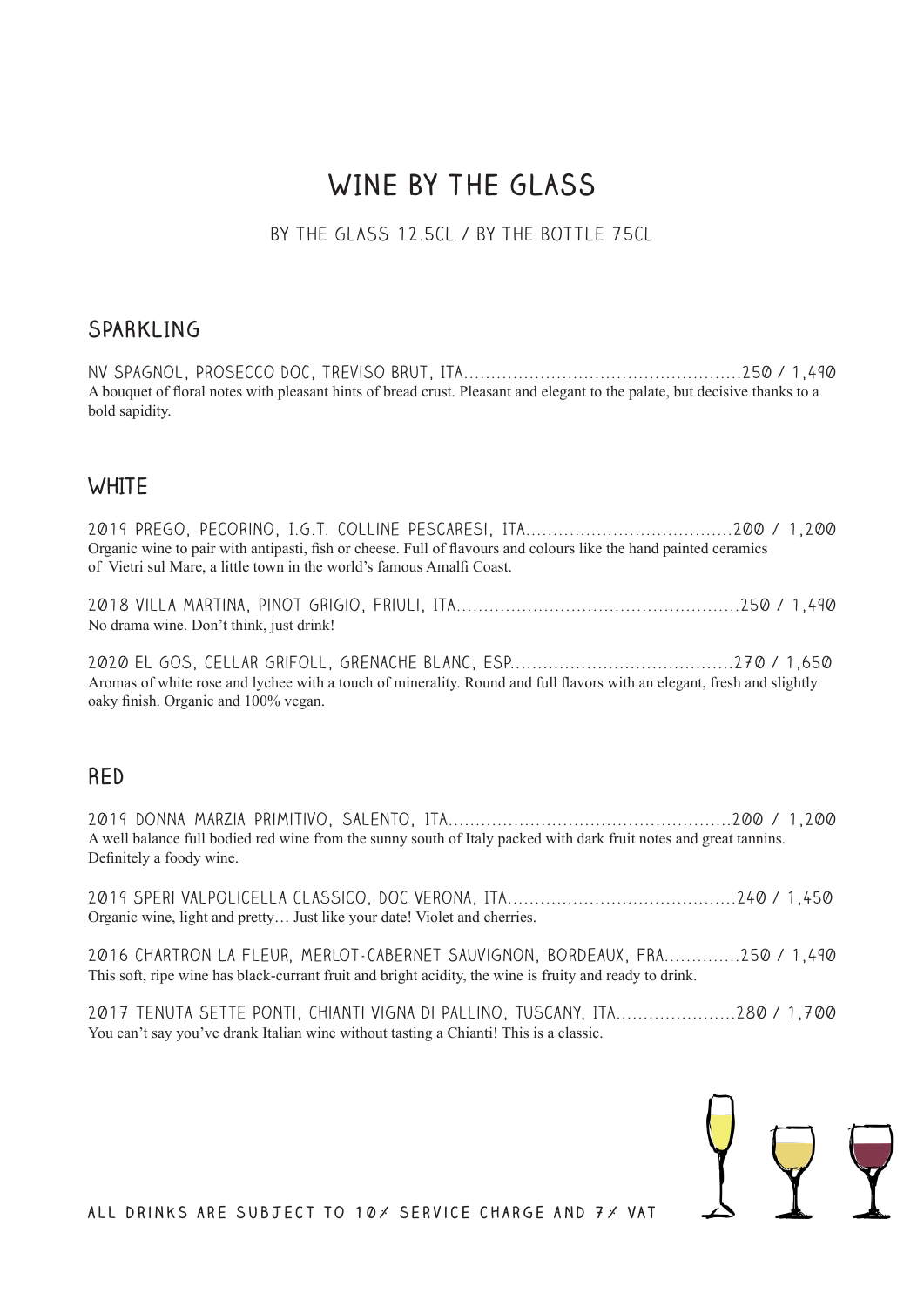### **SPARKLING**

#### **Italian SParkling**

NV Ferrari Maximum blanc de blancs trento doc, ITA...............................................2,300 Made like champagne, but half the price. Winner of "Sparkling Wine Producer of the Year 2019 " at the Champagne and Sparkling Wine World Championship, the historic wine of Ferrari Trento is a product of 100% Chardonnay Grapes. 2019 Michele Chiarlo, Nivole Moscato d'Asti DOCG (375 ml), ITA..............................1,440 Wanna sneak a glass of wine on your lunch break? Moscato d'Asti is your answer! Light, floral, with notes of peach and apricot, quite sweet on the finish... but best of all, its low in alcohol! NV Spagnol, Prosecco DOC, Treviso Brut, ITA...........................................................1,490 A bouquet of floral notes with pleasant hints of bread crust. Pleasant and elegant to the palate, but decisive thanks to a bold sapidity. Nv Casa Gheller Spumante Cuvée Brut Rosé, Veneto, ITA..........................................1,590 Bright rose colour. Fine and delicate perlage. Fruity and flowery bouquet with delicate notes of unripe golden apple and small mountain flowers. NV Casa Gheller, Cartizze Dry Valdobbiadene, Veneto, ITA.........................................1,900 It's like a luxury prosecco. Cartizze-sourced apricot and pear ripeness, creamy-textured richness, mouth-filling sweetness, cleansing lime-zest finish.

#### **Champagne**

NV Bollinger "Special Cuvée" brut, Champagne, Fra.................................................3,200 Complex aromas. Ripe, spicy fruits. The bubble is very delicate, like velvet. Aromas of pear, brioche and spices.

NV Gremillet sélection brut, Champagne, FrA..........................................................2,850 Fruity and balanced champagne as an aperitif to accompany appetizers and toast to friendship!

NV DRAPPIER, ROSÉ DE SAIGNÉE, BRUT CHAMPAGNE, FRA.................................................3,000 They are one of the rare Houses producing Rosé by the saignée method. Several days of maceration give this cuvée an intense color marked by the Pinot Noir.

#### **Other Sparkling**

2019 Cava Rimarts, Brut Reserva 18, ESP...............................................................1,700 A bright lemon color. Full in mouth, creamy, a touch of fresh sweetness with a good balance between sugar and acidity. Aged 18 months, organic and ECO certified.

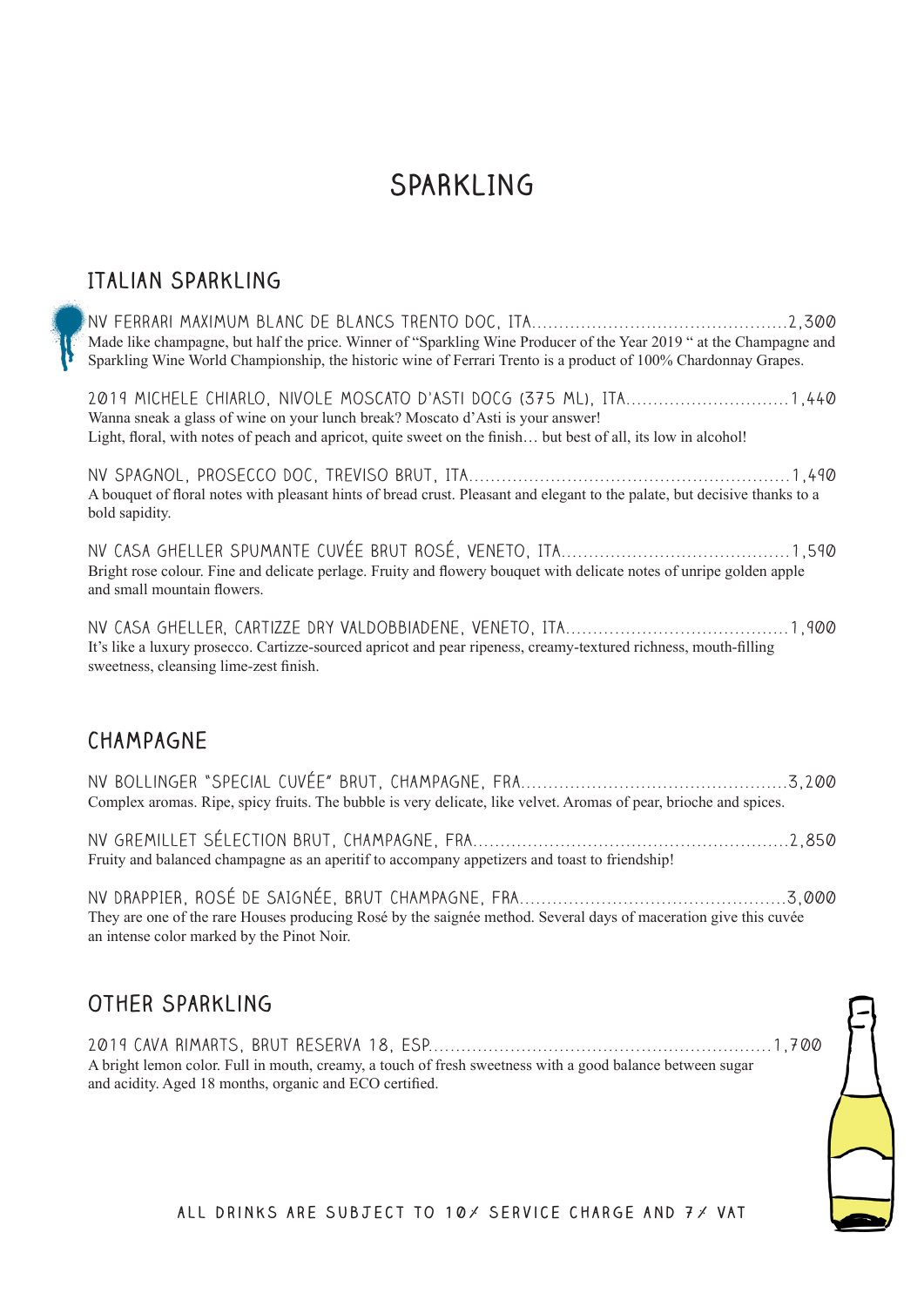# **WHITE**

### **perfect as an aperitif**

| No drama wine. Don't think, just drink.                                                |  |
|----------------------------------------------------------------------------------------|--|
|                                                                                        |  |
|                                                                                        |  |
| Sometimes you want to enjoy a fresh, classic, zesty Pinot Grigio simply a "Good" wine. |  |
|                                                                                        |  |
|                                                                                        |  |
| Fresh, crisp and delicate Just like your high school crush!                            |  |

#### **FOOD FRIENDLY**

| As an inviting aperitif, paired with appetizers, light white meats and fish dishes. Perfect in hot weather. 100% Cortese |  |
|--------------------------------------------------------------------------------------------------------------------------|--|
|                                                                                                                          |  |
|                                                                                                                          |  |
| Good aromatic complexity, powerful, fine, and of great freshness. 100% Garganega.                                        |  |

#### **Medium Bodied whites with fruit and structure**

| Elegant and full-bodied, savory finish. Just not a common wine for those we feel adventurous.    |  |
|--------------------------------------------------------------------------------------------------|--|
| Delicate, but alluring scents of bread crust, orchard fruit and citrus and bitter almond finish. |  |

2019 Montenidoli, Vernaccia di San Gimignano Tradizionale, Tuscany, ITA...............1,770 Majestic wine with heady aromas of acacia, yellow stone fruit, grilled herb and a whiff of baked bread.

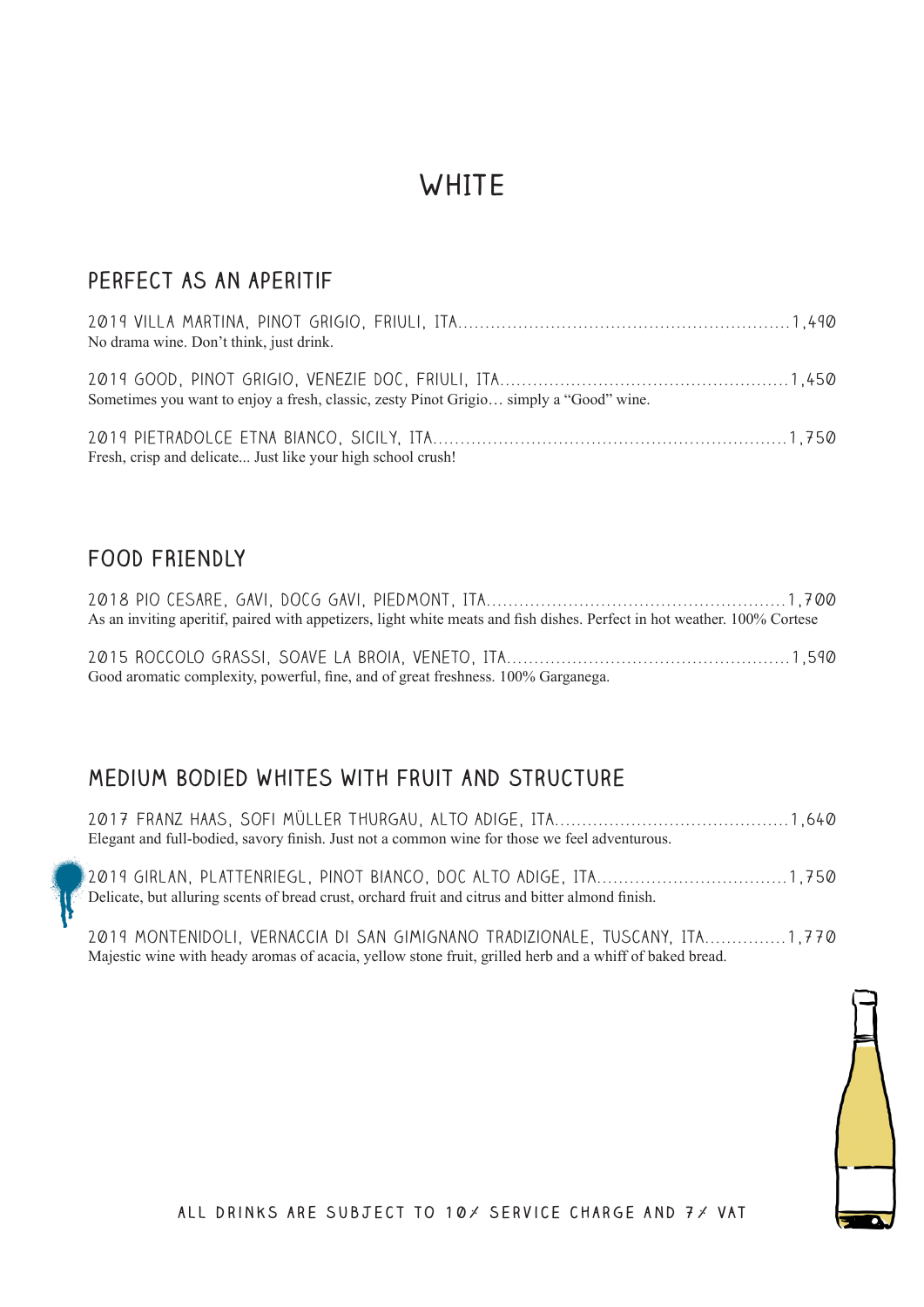#### **Medium Bodied whites with fruit and structure**

2019 Prego, Pecorino, IGT Colline Pescaresi, Abruzzo, ITA.......................................1,200 Organic wine to pair with antipasti, fish or cheese. Full of flavours and colours like the hand painted ceramics of Vietri sul Mare, a little town in the world's famous Amalfi Coast.

2020 Talamonti, Trabocchetto Pecorino, Colline Pescaresi IGP, Abruzzo, ITA.......1,550 This is an indisputable MUST, exotic fruit with a crisp finish, the Prince William of whites.

2019 C'D'C, Cristo Di Campobello, Chardonnay and Insolia, IGP Sicily, ITA..............1,650 Sweet spices and Mediterranean herbs. Well balanced palate with good acidity and soft texture.

#### **REST OF THE WORLD**

2019 Claude Riffault Sancerre les Boucauds, Loire, FRA........................................1,990 "Make no mistake: this address in the hamlet of Maison Salle is now one of the five or six most exciting estates in the Sancerre appellation." Organic wine.

2016 Mâcon-Villages, Domaine Chêne, Burgundy, FRA...........................................1,750 Cedric Chêne is the 5th to make wine on his family's estate. A fresh Chardonnay with citrus and pear notes. Well rounded with a long finish.

2020 El Gos, Cellar Grifoll, Grenache Blanc, ESP...............................................1,650 This soft, ripe wine has blackcurrant fruit and bright acidity, the wine is fruity and ready to drink.

2019 zarate albarino, eulogio pomares, rias baixas, ESP..........................................1,750 Mineralic with white flowers, peach and grapefruit. Well paired with spicy food. Made from grenache blanc and roussanne.

# **ROSÉ**





**all drinks are subject to 10% service charge and 7% VAT**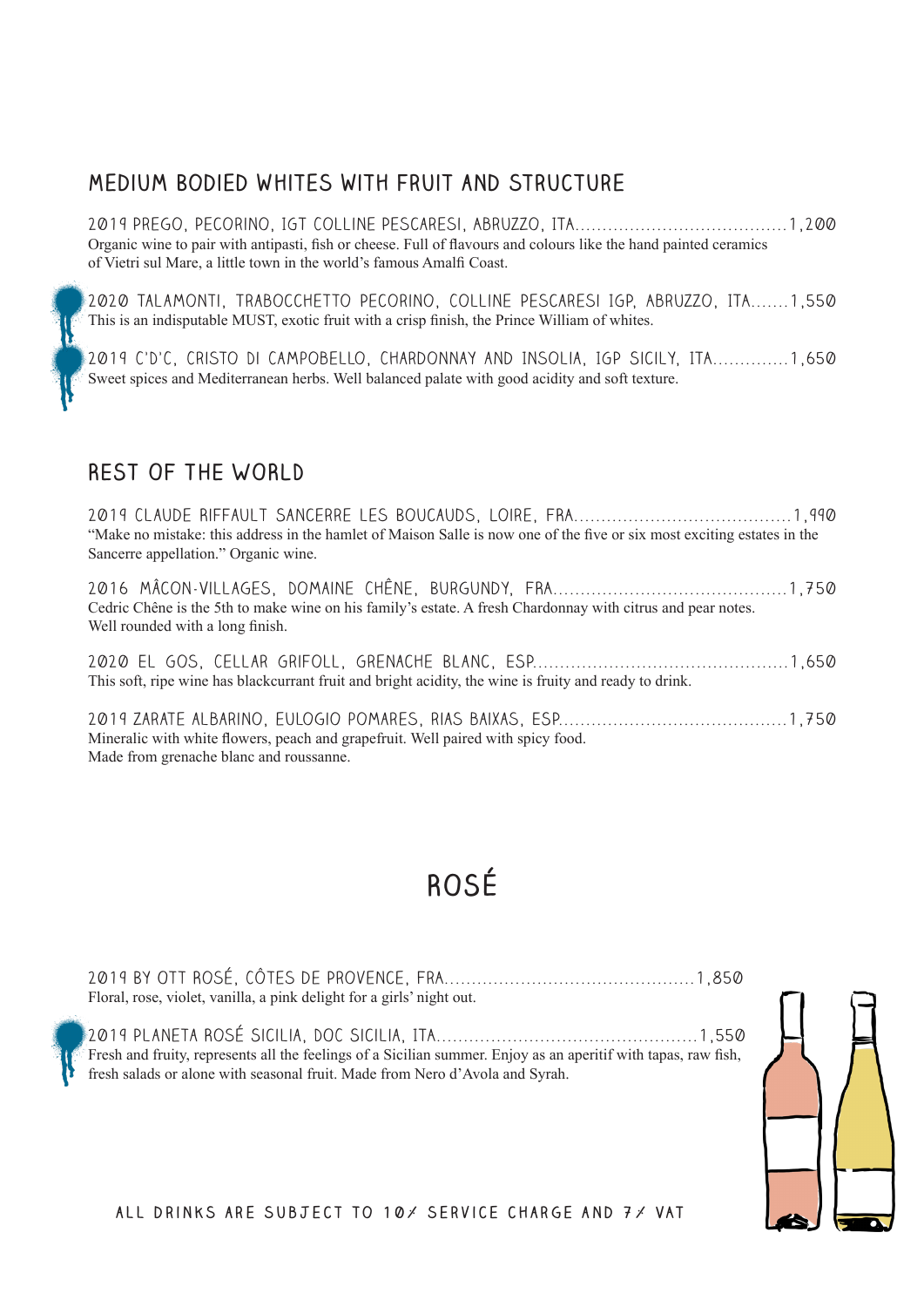### **RED**

 $\overline{\phantom{a}}$ 

#### **Light bodied with great fruit and acidity**

| New to Italian wine? Like pinot noir? Try this! Lively and bright, fresh and fruity.                               |
|--------------------------------------------------------------------------------------------------------------------|
| Young and light red wine, this is the wine you give to your future boss if you want things to go your way.         |
| Organic wine, elegant and pretty Just like your date! Violet and cherries.                                         |
| To some, a Pinot Noir-like quality is found within Nerello Mascalese wines Decide for yourself and order a bottle. |
| A great delicate syrah with a punch of red fruits and a nice acidity.                                              |

#### **Medium bodied reds better with food**

| This wine is called the matchmaker. This wine in fact originates from the perfect marriage of Barbera and<br>other grape varieties.                                                                            |  |
|----------------------------------------------------------------------------------------------------------------------------------------------------------------------------------------------------------------|--|
| Chianti is overrated. Yes - BUT this is "good." Fits a dish of pasta perfectly.                                                                                                                                |  |
| You can't say you've drank Italian wine without tasting a Chianti! This is a classic.                                                                                                                          |  |
| A rich and layered Mediterranean red with chocolate, spice and hints of grilled meat. Montepulciano, Sangiovese and<br>Cabernet Sauvignon. Medium bodied reds with great fruit and acidity (better with food). |  |
| Dark, powerful and brooding wine with super-ripe black cherry, plum, chocolate, sage smoke and licorice that<br>remains balanced and quite elegant. Montepulciano, Sangiovese, Malvasia Nera and Alicante.     |  |

2017 Feudo Maccari, Nero d'Avola, Sicily, ITA.........................................................1,550 A polished wine with blackberries, black olives and blueberries. Hints of stones. A cooler style, compared with the often jammy rendition of this grape. Natural yeast. Colour: a dark red ruby.

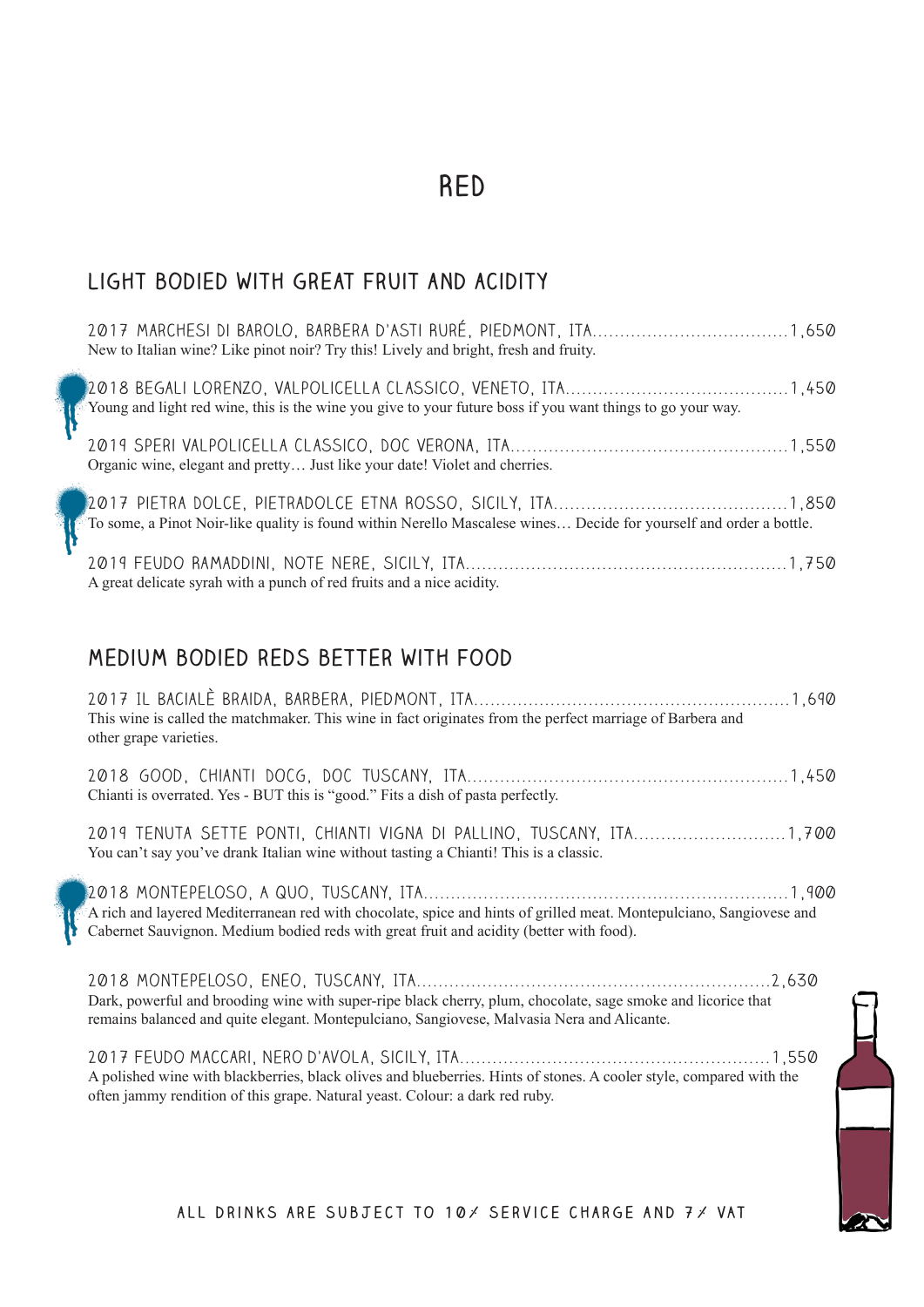### **powerful reds with high tannins and acidity**

| 2016 MICHELE CHIARLO, PALAS BAROLO, DOCG BAROLO, PIEDMONT, ITA2,340<br>This is a powerful, velvety, rich Barolo and a perfect companion to truffle.                                                                                                                                                                                                                         |
|-----------------------------------------------------------------------------------------------------------------------------------------------------------------------------------------------------------------------------------------------------------------------------------------------------------------------------------------------------------------------------|
| A classic Barolo. Excellent structure and harmony, firm tannins and balanced fruit. It is immediately approachable.                                                                                                                                                                                                                                                         |
| Forget the old Barbaresco style, say hello to the new generation, fruit driven and vibrant. Ready to drink now!                                                                                                                                                                                                                                                             |
|                                                                                                                                                                                                                                                                                                                                                                             |
| FULL BODIED REDS WITH DARK FRUITS                                                                                                                                                                                                                                                                                                                                           |
| 2015 BEGALI LORENZO, AMARONE DELLA VALPOLICELLA, CLASSICO, DOCG VENETO, ITA2,700<br>Great Amarone can be very balanced and not overtly sweet as this Classico struts great body, broad flavors of dried<br>flowers, plums, and oriental spices.                                                                                                                             |
| 2013 NICOLIS, AMARONE DELLA VALPOLICELLA CLASSICO, DOCG VENETO, ITA3,400<br>Forget the sweet bomb, this is a traditional Amarone. Elegant and powerful, with a distinct spicy bouquet. Ripe fruit,<br>cocoa, walnut, tobacco and leather. Decant or allow to breathe, this big boy has been closed up in the bottle for so long<br>he needs to stretch in order to perform. |
| 2015 CASANOVA DI NERI, BRUNELLO DI MONTALCINO, SANGIOVESE, TUSCANY, ITA3,100<br>Fantastically structured Brunello with a juicy mouthfeel that makes it hard to put the glass back down once you've<br>started tasting it.                                                                                                                                                   |
| A great Super Toscan. The closest neighbor of Sassicaia, sharing the same grapes and terroir.                                                                                                                                                                                                                                                                               |
| A well balance full bodied red wine from the sunny south of Italy packed with dark fruit notes and great tannins.<br>Definitely a foody wine.                                                                                                                                                                                                                               |
| From the warm region of Puglia, Negroamaro (literally bitter-sweet) has plenty of aromas.                                                                                                                                                                                                                                                                                   |
| Ripe and fleshy red fruits, notably cherries followed by spicy notes of cinnamon and nutmeg; in the mouth it is full,<br>powerful, smooth and very long.                                                                                                                                                                                                                    |
| Blend of mainly Nero d'Avola grapes with Syrah, Cabernet and Merlot. This wine is round and flavorful, with soft<br>tannins.                                                                                                                                                                                                                                                |
| Sweet oriental spices, toasted cocoa, black fruit, with notes of leather.                                                                                                                                                                                                                                                                                                   |
|                                                                                                                                                                                                                                                                                                                                                                             |